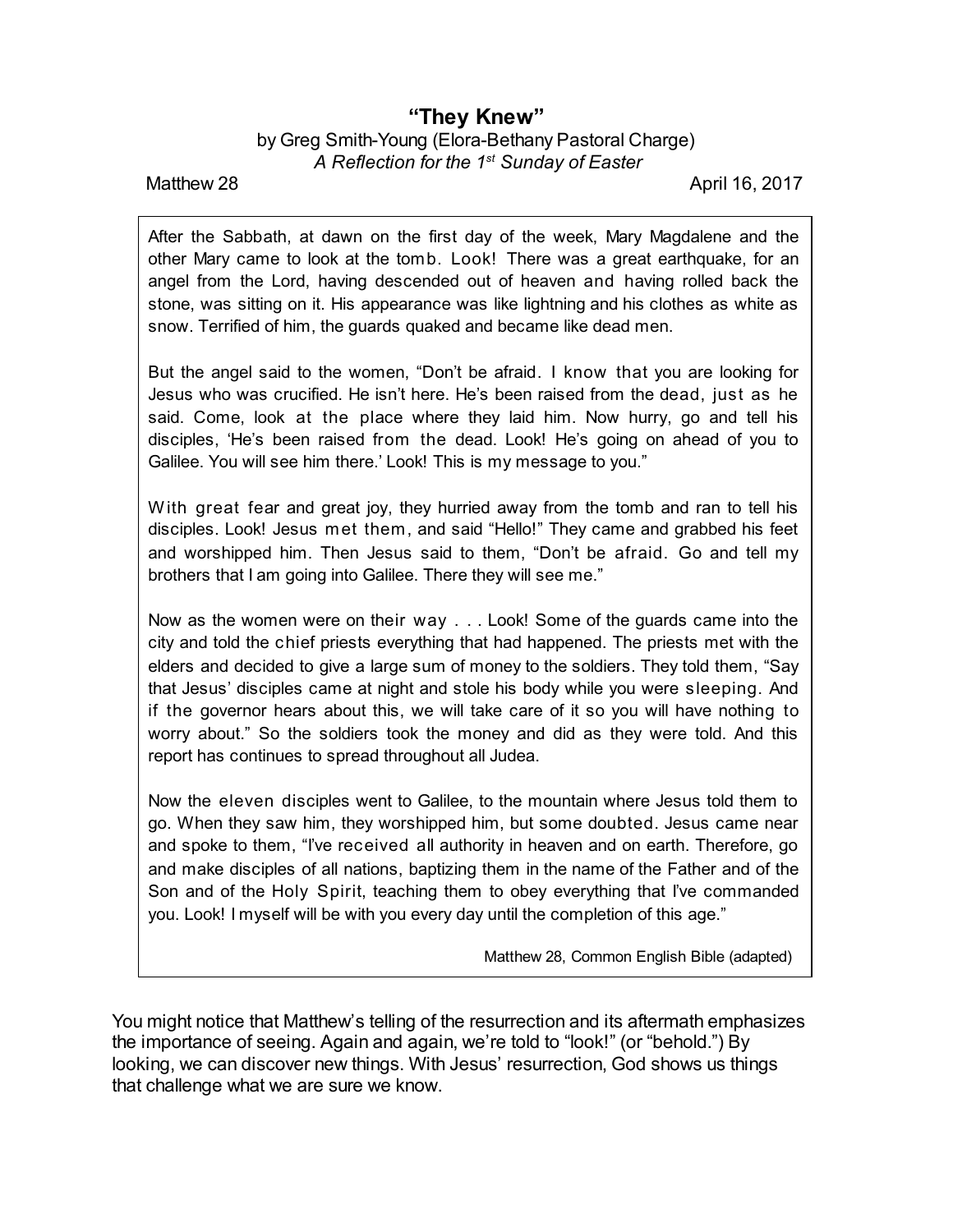That morning, they knew. . . . Sabbath was over. Rest was finished. The sunrise was screaming like an alarm clock. Time to get up. Time to get back to work. Time to put down the dream, once and for all, and face the terrible, numbing ordinary. They knew all this.

God knew better! God raised Jesus from the dead. God crashed the sacred into the secular. God burst the ordinary with the wonderful.

But they knew. . . . Friday had ended too early, with just enough time to shut him in the tomb. So they had work to do. They needed to honour their friend, and say good-bye properly. Everything they needed had sat by the door through Saturday. Now, they would finish things. They knew.

God knew better! God raised Jesus from the dead. God unravelled their arrangements. God declared their preparations surplus.

But they knew . . . No one would listen. The witness of women was unreliable. They were not heard. They were not believed. They knew.

God knew better! God raised Jesus from the dead. God sent the angel with the news to *them*. The Saviour showed himself to *them*. And told *them* to go. Gave *them* the mission. Sent *them* — those women! — as the first apostles.

They were sure of what they knew. But God knew better!

What are you sure that you know?

II

Meanwhile, that morning the guards knew. . . . Securing a cemetery? There was no traffic. The stone was shut. The tomb was sealed. The mob that had followed this socalled messiah? First sign of trouble, and they'd run off. They weren't going to try anything. Easiest! Mission! Ever! They knew!

God knew better! God raised Jesus from the dead. They guards were set to keep everyone out. But God would not keep Jesus in.

But they knew. . . . God had abandoned Jesus. Why else would God have let him be condemned like that? Mocked like that? Beaten like that? Crucified like that? Shamed like that? Forsaken like that? Destroyed like that? Where was God? Not with Jesus! They knew.

God knew better! God raised Jesus from the dead. God shook the earth, dispatched the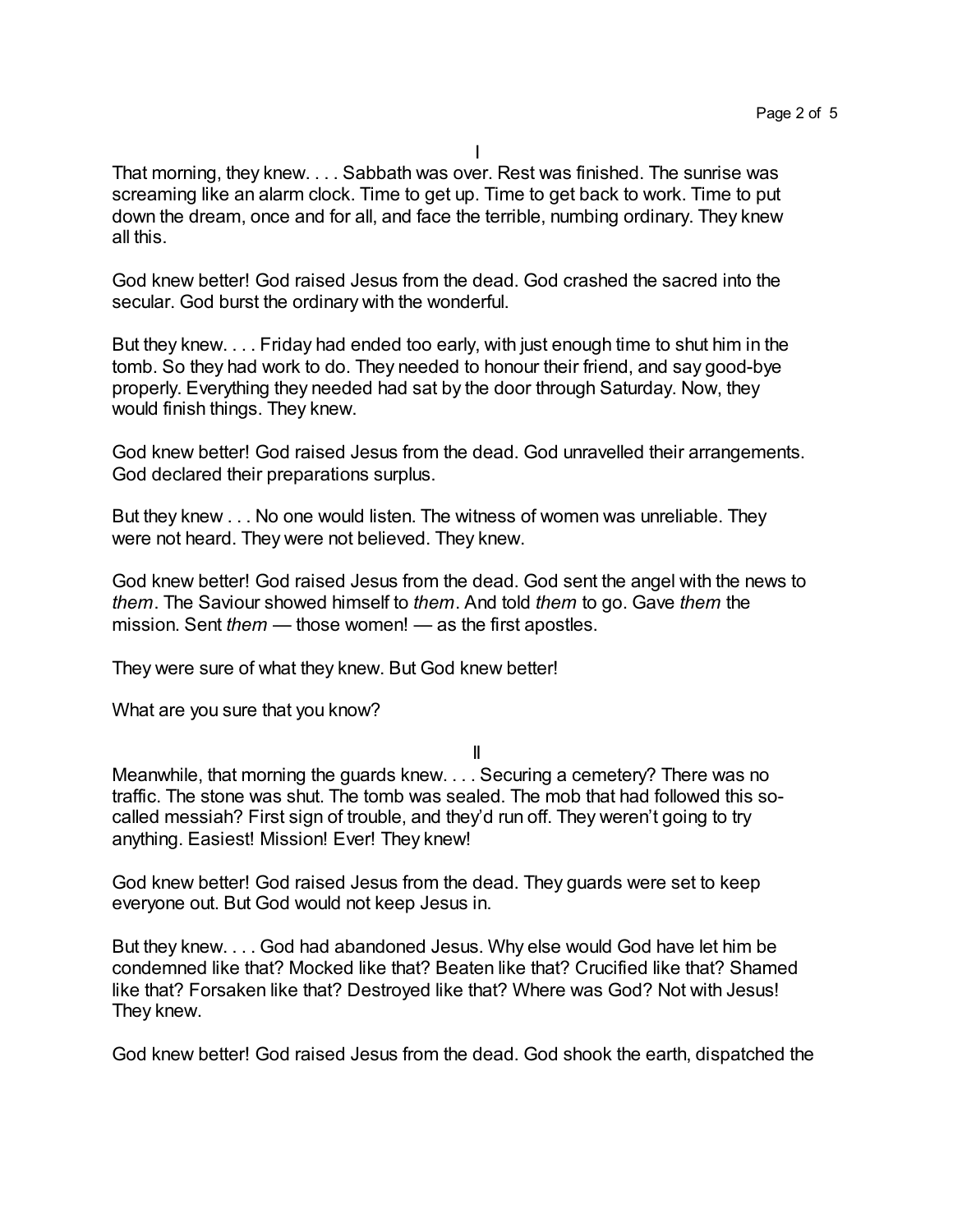angel, rolled the stone. Of course, Jesus had already got up and gone.<sup>1</sup> No one saw the resurrection itself. All this display, God did for them, and for us. So we'd see that God is not silent. God has the last word.<sup>2</sup> With his resurrection, God proves Jesus.

Those guards were sure of what they knew. But God knew better!

What are you sure that you know?

III

Meanwhile, the conspirators knew. . . . They would cover it up. Sow some money, spread some rumours, and it would go away. People will buy anything, if it lets them keep their tightly packed world intact, their closely held truths in place. They'll fall into line. They won't ask questions, not if they don't want the answers. The cover-up conspirators knew.

God knew better! God raised Jesus from the dead. Within hours, word was out. There was no keeping it quiet. The conspirators would soon be gone and forgotten. Jesus is still alive.

But they knew. . . . It's monarchs and armies, empires and security states, presidents and prime ministers, parliaments and congresses, voters and taxpayers that run the world. Whatever your system is, you know who is sovereign in it. They knew.

God knew better! God raised Jesus from the dead. Empires will fall. Armies will flee. Regimes will cannibalize themselves. Democracies will whither. But God's justice and peace, God's righteousness and truth spreads through the land, over seas, around the world, and nothing stops it.

Those authorities were sure of what they knew. But God knew better!

What are you sure that you know?

 $\mathsf{N}$ 

Meanwhile, Jesus' followers, those who hadn't the courage to go to his tomb that morning, they knew. . . . They were finished. They had been tested, and it had broken them open. What they saw inside was gross. One had betrayed him, bargaining a kiss for coins. One had denied him, exchanging bluster for lies. They had all left him, scurrying back into darkness. How could they ever come out again? They were finished. They knew.

God knew better! God raised Jesus from the dead. Jesus does not give up on faithless

<sup>&</sup>lt;sup>1</sup> Frederick Dale Bruner, Matthew, A Commentary: Volume 2, The Churchbook (Grand Rapids: Eerdmans, 781.

<sup>&</sup>lt;sup>2</sup> N. T. Wright, Matthew for Everyone, Part 2 (Louisville: Westminster John Knox, 2004), 198.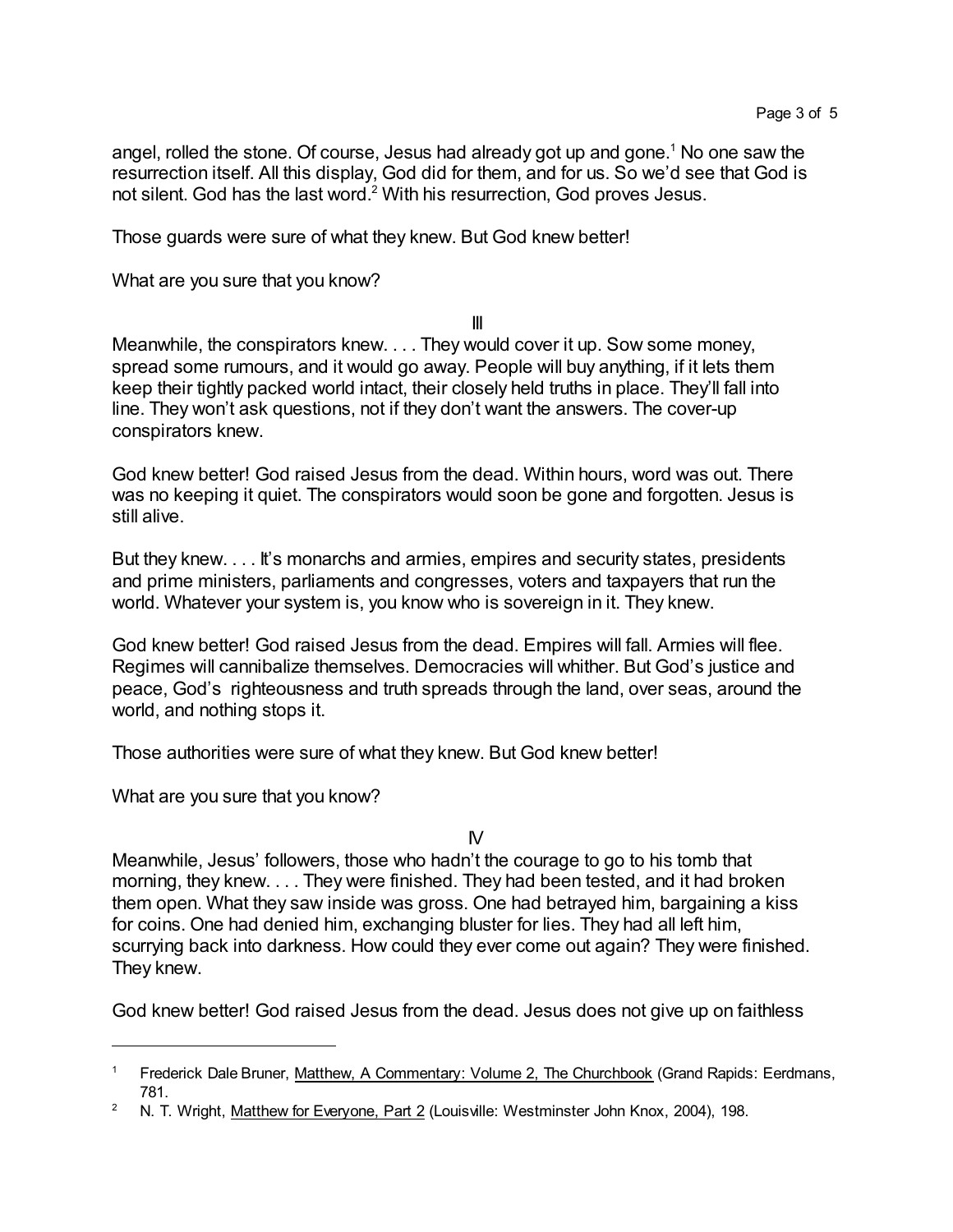followers. "Go tell them," the angel commanded the women. "Go tell my brothers," Jesus smiled. His brothers. His sisters. His family. Jesus forgives us and invites us, again, and again, and again. He says, "Follow me."

But they knew. . . . They had to see. "Let us see the vacated grave! Let us see him alive." Except, when they did see, when they went to Galilee where Jesus said to go, when they met him there, when they saw him, when they worshipped him . . . some, were still doubting.

God knew better! God raised Jesus from the dead. And Jesus, crucified by the authorities, proves to have all authority. All God's authority, everywhere. And he sends them. He sends doubting disciples. *"Go! Make followers! Baptize! Teach!" "Go, and remember. I am with you, always."*

Those disciples were sure of what they knew. But God knew better!

What are you sure that you know?

V

The women at the tomb were sure they knew. The guards were sure they knew. The authorities were sure they knew. All Jesus's followers were sure they knew. They were all sure about how the world works. They were all sure about what power looks like. They were all sure about themselves, the good and the bad. They were all sure about God.

But Jesus' resurrection shows that they did not have a clue — about the world, about power, about themselves, about God. Not when what they "knew" set limits on what God will do.

What are you so sure about? What are you absolutely convinced of? If your certainties, and if you convictions box-in what God will do . . . be ready. Be ready to have them all blown-open by God. Do not be surprised when God surprises you.

God raised Jesus, not to prove a point — though Jesus' resurrection shows us many things. God raised Jesus, not as some cosmic "tah dah!" — though it is a delightful surprise. God raised Jesus, not to confound our expectations — though it certainly does that.

God raised Jesus because this world groaning in grief, needs a re-creation. God raised Jesus because we are stuck in death, and need life. God has launched a rescuemission. Not to wipe it all out. Not to take us away from it. To make it all new, all alive. God is healing the wounded. God is binding up the broken. God is mending the fragmented. God is forgiving the sinful. God is making peaceful the violent. God is confounding and changing the oppressor. God is setting the captives free. In Jesus, God has started this. In his life, his death, and his resurrection, Jesus began making